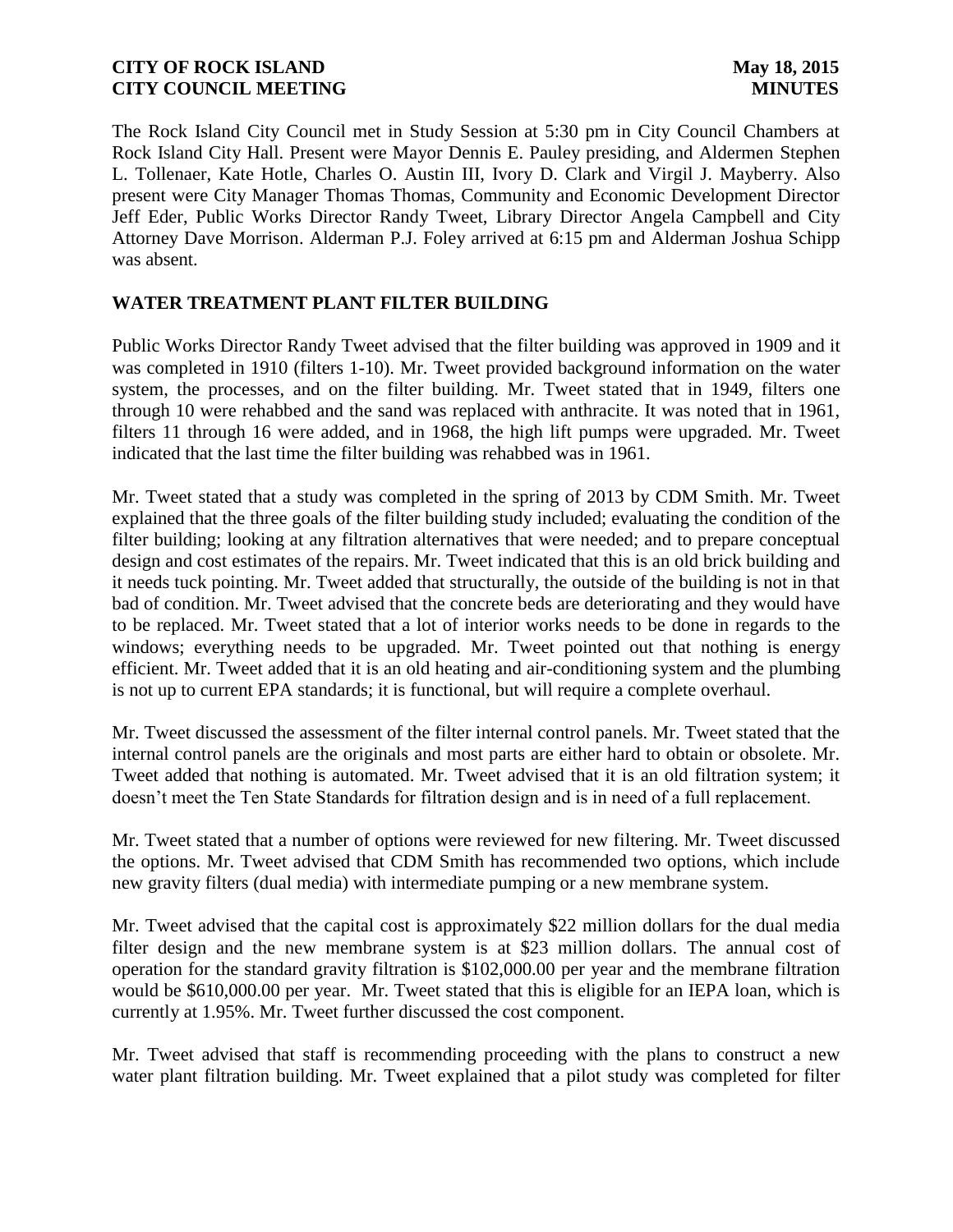media in CY14 and it was about a \$75,000.00 project. Mr. Tweet further discussed this item as it related to types of filtration - gravity and membranes.

Mr. Tweet advised that this item is on the Agenda with a recommendation to proceed with this project and to do the design work, which will be for the gravity filtration. Mr. Tweet added that the project would be bid at the end of this year or the beginning of next year and the year after that construction would start. Mr. Tweet commented that it would be a two year construction period for the filter building.

Council discussed funding for the filter building as it related to projected water rate increases of 6.0%. Council also discussed sewer rate increases. It was noted that if the decision is to not move forward with the filter building, the 6.0% increases would not be needed. In addition, Council discussed the IEPA loan as it related to the 1.95 % rate. Council discussed water rates and sewer rates as it related to how the City's rates compare with other Quad City communities. Council further discussed the condition of the current water treatment filter building. After more discussion, Council determined that more discussion would be needed prior to this item being voted on. It was then determined to remove this item from the Agenda.

# **ROCK ISLAND LIBRARY LONG RANGE PLANS**

Library Director Angela Campbell presented a progress report to Council on the feasibility study and the library's long range plans. Ms. Campbell advised that two years ago, the library started strategic planning sessions and there were community input sessions. Ms. Campbell indicated that as a result of those sessions, it was very clear that the people in attendance wanted more modernized library facilities. Ms. Campbell addressed the reasons for doing the feasibility study, which included; being one of the goals of the strategic plan to help improve physical spaces; not having a maintenance plan at that time; and not having enough funds in regards to the budget to operate three libraries or maintain them. Ms. Campbell pointed out that the library needs to focus on the facilities and the operating budget.

Ms. Campbell advised that the library buildings have extreme maintenance issues and the public is not being offered  $21<sup>st</sup>$  century library service. Ms. Campbell added that technology is lacking due to space limitations and there are electrical issues. Ms. Campbell indicated that they did a quantitative public survey, which focused on the main library and the 30/31 branch. It was noted that the southwest branch is a nice and modern facility and meets the needs of that neighborhood. Ms. Campbell stated that they also held design workshops, two public forums and two meetings with the steering committee. Ms. Campbell commented that all of the data was analyzed including the library budget. Ms. Campbell stated that this led to the development of a needs assessment document with five alternatives in regards to the libraries.

Ms. Campbell discussed the benchmark data as it related to comparisons of other libraries with similar population size. It was noted that Rock Island is the only city when compared to similar cities that has three libraries. Ms. Campbell pointed out that the annual operating hours for Rock Island library staff is about 9,000 hours compared to other similar municipalities that average about 3,000 hours. Ms. Campbell stated that the annual operating hours is a good depiction on how the library is struggling. Ms. Campbell also discussed statistical comparisons as it related to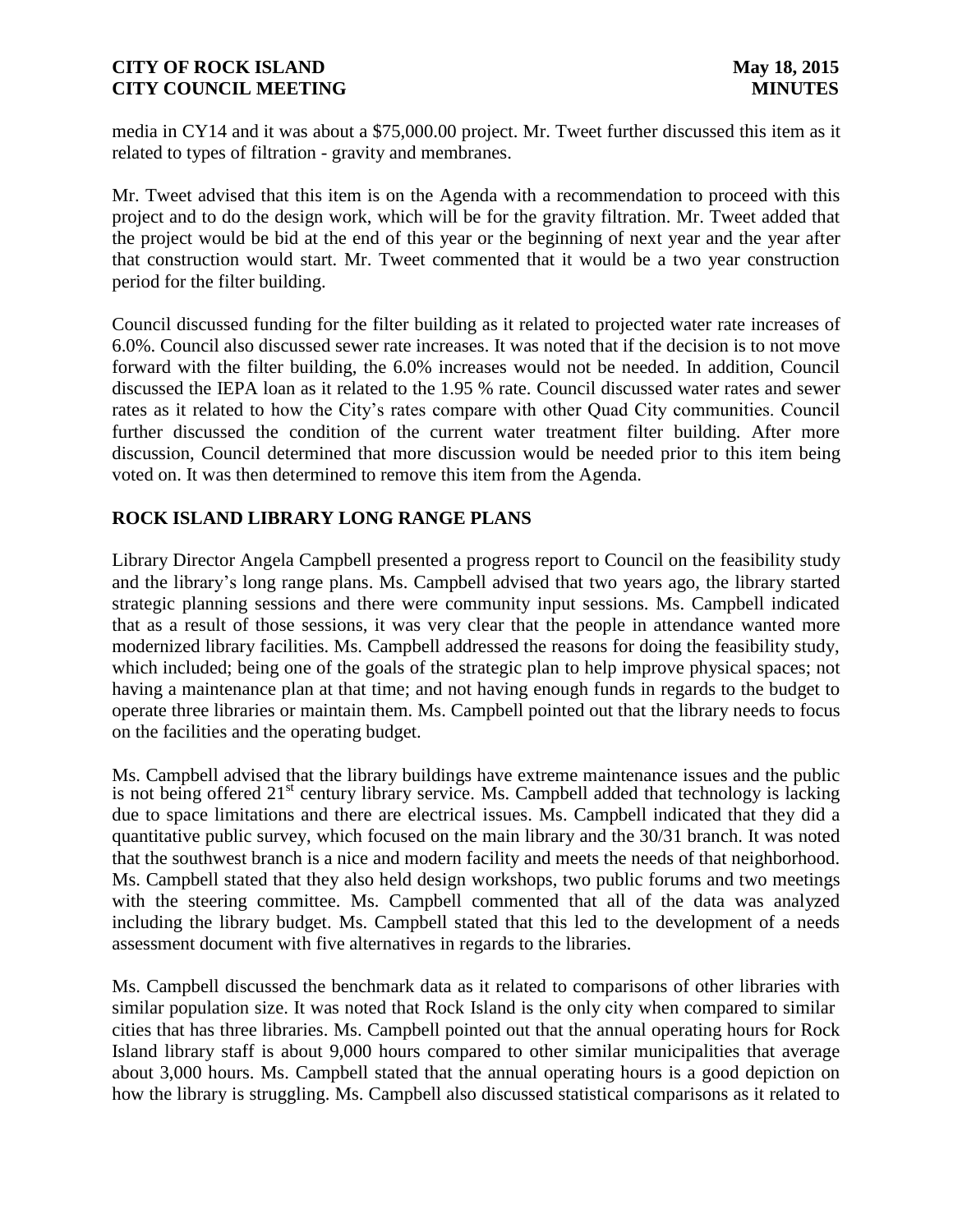the Illinois Library Association Standards. Ms. Campbell commented that the library is not meeting the minimum standards in regards to hours because the library is not open on Sundays.

Ms. Campbell advised that in the needs assessment overview, it was determined that there is a need for updated library facilities. Ms. Campbell added that from public comments, staff's comments and survey results, it was equally split in support of the main library renovation versus a 30/31 branch expansion / renovation.

Next, Ms. Campbell discussed the five alternatives that were based on the needs assessment document. Ms. Campbell indicated that in the first option, the southwest branch would remain the same, and the main library and 30/31 branch would be updated. It was noted that the cost for this option is approximately \$10 or \$11 million dollars. It was noted that the second option would include updating and expanding the downtown location and the 30/31 location, and the southwest location would remain the same. Ms. Campbell stated that the cost would be about \$16 million dollars. Ms. Campbell advised that option three is to rebalance and update the current configuration for both the downtown and 30/31 libraries; the downtown building would be renovated and there would be a new site in the 30/31 area. Ms. Campbell further discussed this option. It was noted that the cost would be about \$21.8 million dollars. Ms. Campbell stated that alternative four includes closing both branch libraries (30/31 and southwest) and building a brand new main library in a new location that is central to everyone in the City. Ms. Campbell stated that the cost would be \$24 million dollars. It was noted that alternative five included renovating and revitalizing the historic portion of the downtown building to serve as downtown's neighborhood library and a new site in the 30/31 area.

Ms. Campbell stated that after much discussion and consideration in regards to the alternatives and budget, and after a failed vote to build a new building on a new site, the Library Board voted and approved to support a single library at the main building and location. Ms. Campbell further discussed this item.

Council discussed public input as it related to the survey. Council and Ms. Campbell discussed going from three libraries to one main library. Council also discussed cost as it related to grants and other sources of funding for this project. Council further discussed Ms. Campbell's presentation.

# **ADJOURNMENT**

A motion made by Alderman Clark and seconded by Alderman Hotle to adjourn the meeting carried by the following Aye and No vote. Those voting Aye being; Alderman Tollenaer, Alderman Hotle, Alderman Austin, Alderman Clark, Alderman Mayberry and Alderman Foley; those voting No, none. The meeting was adjourned at 6:36 pm.

 $\frac{1}{2}$  ,  $\frac{1}{2}$  ,  $\frac{1}{2}$  ,  $\frac{1}{2}$  ,  $\frac{1}{2}$  ,  $\frac{1}{2}$  ,  $\frac{1}{2}$  ,  $\frac{1}{2}$  ,  $\frac{1}{2}$  ,  $\frac{1}{2}$  ,  $\frac{1}{2}$  ,  $\frac{1}{2}$  ,  $\frac{1}{2}$  ,  $\frac{1}{2}$  ,  $\frac{1}{2}$  ,  $\frac{1}{2}$  ,  $\frac{1}{2}$  ,  $\frac{1}{2}$  ,  $\frac{1$ 

Aleisha L. Patchin, City Clerk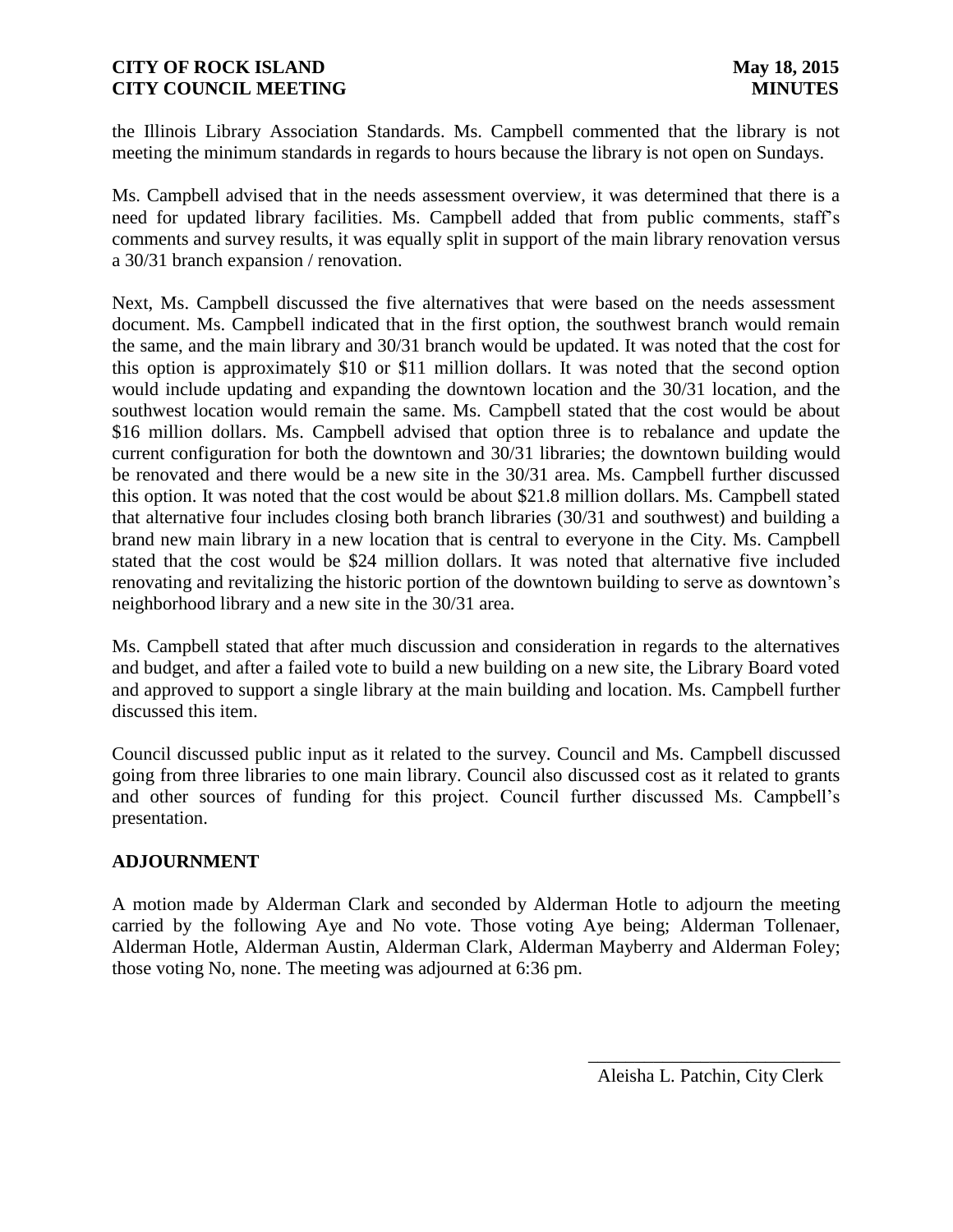Rock Island City Council met in regular session at 6:45 pm in Council Chambers of Rock Island City Hall. Present were Mayor Dennis E. Pauley presiding, and Aldermen Stephen L. Tollenaer, Kate Hotle, Joshua Schipp, Charles O. Austin III, Ivory D. Clark, Virgil J. Mayberry and P.J. Foley. Also present were City Manager Thomas Thomas and City Attorney Dave Morrison.

### Introductory Proceedings

Mayor Pauley called the meeting to order and led in the Pledge of Allegiance. Alderman Foley gave the Invocation.

### Agenda Item #5 **Minutes of the meeting of May 11, 2015.**

A motion was made by Alderman Hotle and seconded by Alderman Tollenaer to approve the Minutes of the meeting of May 11, 2015 as printed. The motion carried by the following Aye and No vote; those voting Aye being; Alderman Tollenaer, Alderman Hotle, Alderman Schipp, Alderman Austin, Alderman Clark, Alderman Mayberry and Alderman Foley; those voting No, none.

### Agenda Item #6 **Update Rock Island by Mayor Pauley.**

Mayor Pauley stated that the Martin Luther King Jr. Community Center will host a Press Conference and Awareness Rally on the Impact of Illinois Department of Health Services Teen REACH and Substance Abuse Prevention Program Funds Cuts, Thursday, May 21, 2015 from 4:30 pm to 6:00 pm at the Martin Luther King Jr. Community Center, 630 9<sup>th</sup> Street, Rock Island, IL. Mayor Pauley advised that the press conference and rally will address what the potential budget cuts of \$247,000 will mean for the Center. It was noted that special guest speakers include; Mayor Dennis Pauley; City of Rock Island, Alderman Ivory Clark; First Ward Alderman City of Rock Island, David Levin; MLK Center Board President, Linda Dothard; Rock Island/Milan School District #41 School Board President, and youth participants of the programs. For more information call (309) 732-2999.

Mayor Pauley advised that the Downtown Rock Island Arts and Entertainment District and The ARTery is proud to present "Dirty Art" for the second year on May 23, 2015 from noon to 6:00 pm. The Mayor commented that Dirty Art is an interactive art event in downtown Rock Island that allows attendees the opportunity to be part of the creation of art and get their hands "dirty" in the process. Dirty Art will feature interactive activities, live music, demonstrating artists and more. Mayor Pauley stated that interactive art projects will line the sidewalks along  $2<sup>nd</sup>$  Avenue from The ARTery (1629  $2<sup>nd</sup>$  Ave) to 18<sup>th</sup> Street. The Peepshow, a sculpture competition inspired by the iconic marshmallow confection, will also be held at The Shoppes on 2<sup>nd</sup>. For more information, please visit www.ridistrict.com.

Mayor Pauley stated that Whitewater Junction Family Aquatic Center's season opening is Saturday, May  $23^{rd}$  from 11:00 am to 8:00 pm. The Mayor added that Whitewater Junction is a zero-depth to 9 feet deep pool featuring a body slide, tube slide, two drop-slides, tumble buckets,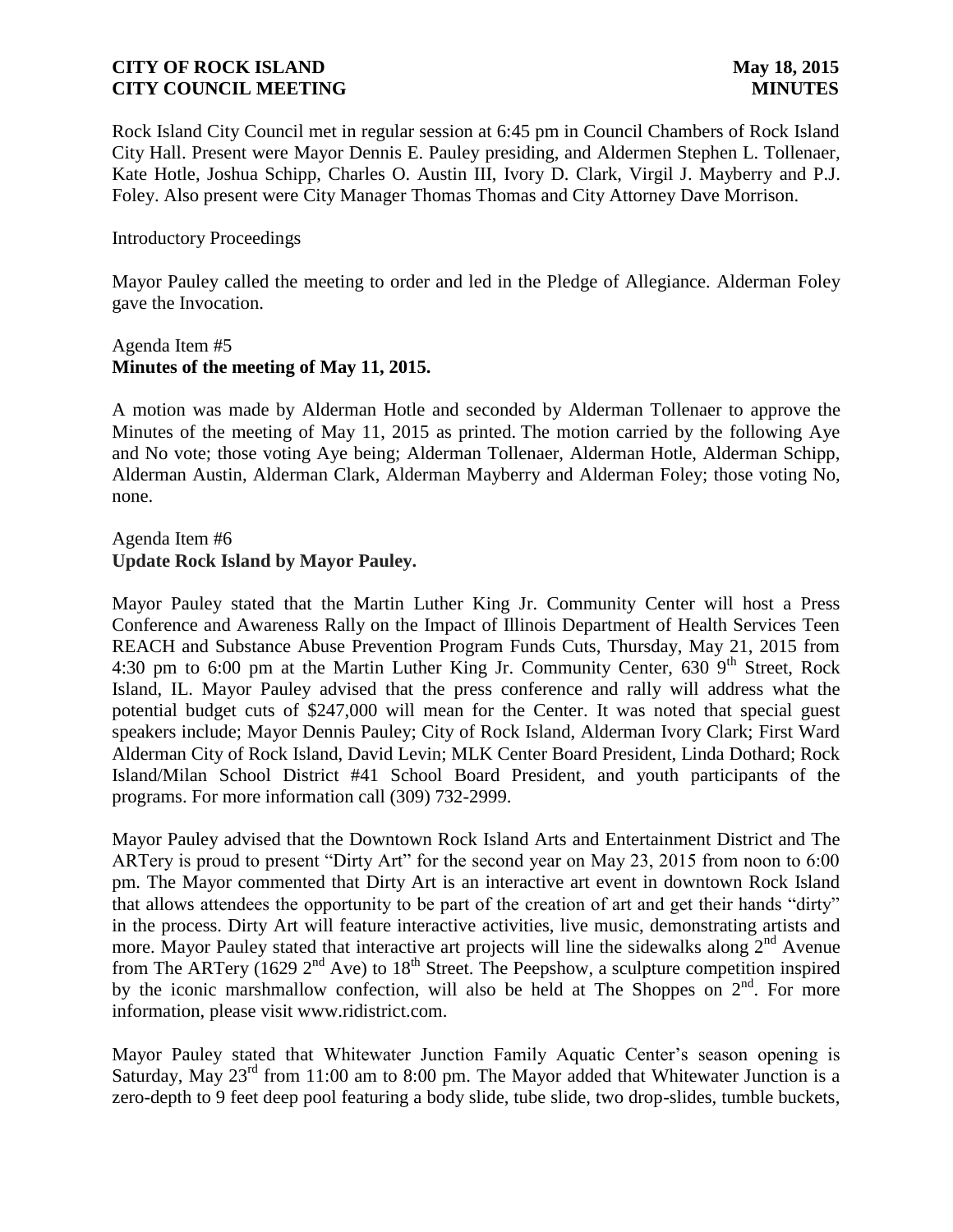tea-cup, a tot slide, and fun for the whole family. Call (309) 732-SWIM for more information or go to www.rigov.org.

Mayor Pauley stated that in observance of Memorial Day, City Hall will be closed Monday, May 25<sup>th</sup>. The refuse and yardwaste schedule will be one day late all week. Recycling will be on the normal collection schedule. The City of Rock Island wishes everyone a very happy and safe Memorial Day weekend!

Take a drive up the hill and into the past for the College Hill District Retro Rally & Street Fair, Saturday, May 30<sup>th</sup> from 1:00 pm – 6:00 pm at the corner of 14<sup>th</sup> Avenue & 30<sup>th</sup> Street. Enjoy vintage cars, a pin-up contest, arts & crafts vendors and food and drinks!

Mayor Pauley stated that the City of Rock Island's Beautification Committee has selected the winner of the April 2015 "Yard of the Month" award. The winner was selected from among eight nominees. The April winner is Mr. Christopher Fancher at 2609 – 24<sup>th</sup> Avenue. Mayor Pauley commented that photos of the winning yard can be found under the Beautification Commission section of the City's website at www.rigov.org. Nominations for the May "Yard of the Month" award may be submitted by calling the Community & Economic Development Department at (309) 732-2900 or via e-mail at planning@rigov.org.

### Agenda Item #7

# **Presentation by the Rock Island High School Key Club.**

Eboni Evans, Asrielle Allen, Elizabeth Moore, Maggie Flowers and Pearson Kerchner students and members of the Rock Island High School Key Club gave a presentation on tobacco use in publicly owned areas of the City (parks). The students referenced things including the harmful effects of tobacco use (smoking and second hand smoke) to one's health; how tobacco litter is harmful to the environment; and cost as it related to tobacco litter cleanup. In addition, the students discussed similar policies that have been implemented by other Quad City communities including East Moline, Moline, Davenport, IA and Bettendorf, IA. It was noted that the City of Rock Island is the only community in the Quad Cities that has not adopted a smoke free policy for their parks. The students indicated that the Rock Island County Health Department would install no smoking signs throughout the City's parks and the Key Club would continue their cleanup efforts.

Alderman Austin inquired as to how the other communities enforce an ordinance to not have smoking in their parks. Ms. Elizabeth Moore stated that she wasn't sure how they enforce it, but peer pressure would be a big deal.

Alderman Hotle thanked the Rock Island High School Key Club for their presentation. Alderman Hotle stated that she supported this effort and that the City should move forward with a policy.

Alderman Foley agreed with Alderman Hotle and asked that the City look at the other cities to see what they are doing for code enforcement. Alderman Foley added that the City could adopt similar language into an ordinance. Alderman Foley advised that he would like to see this go forward.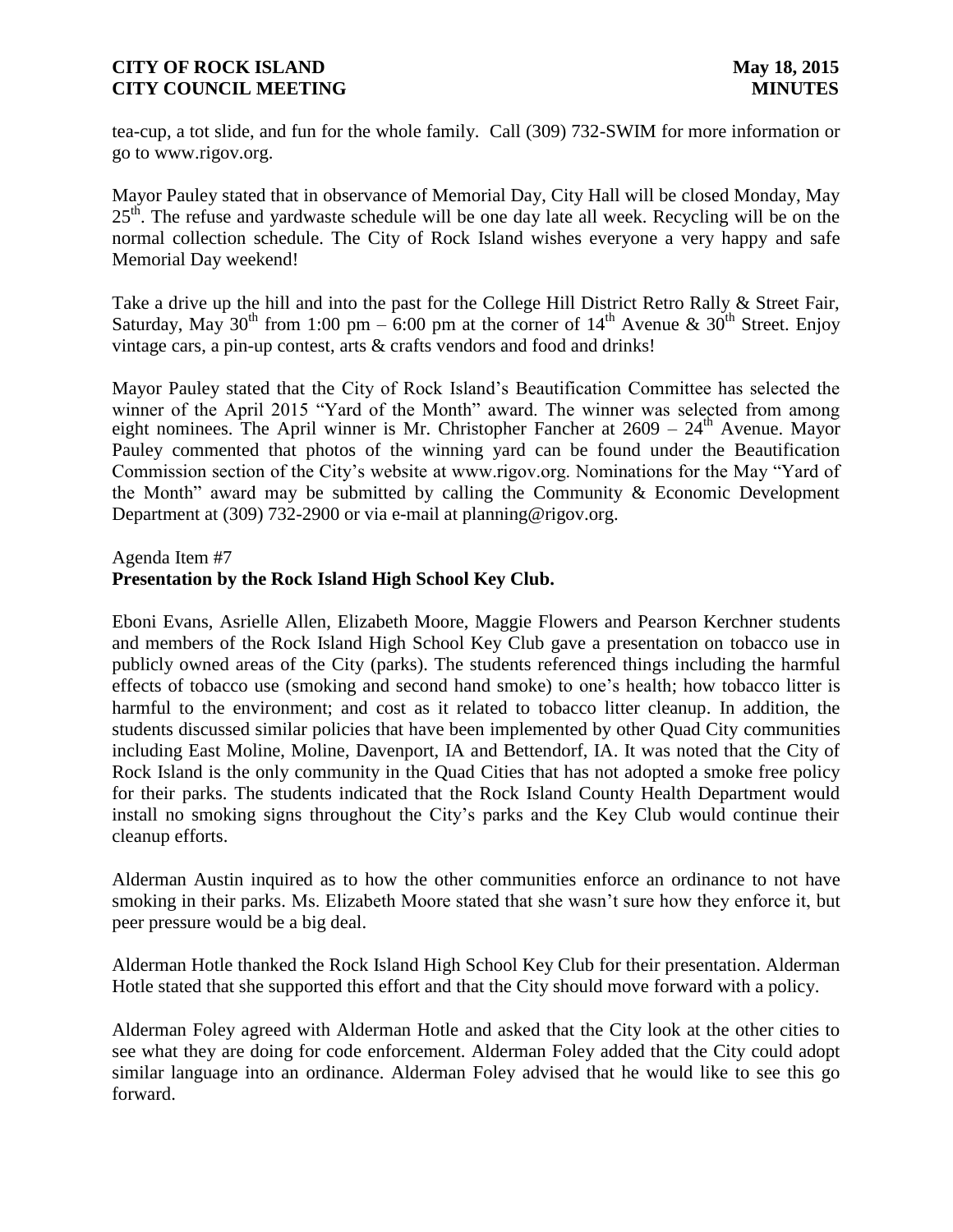Council further discussed this issue.

Agenda Item #8

**Public Hearing on a request from Marcus Speece, owner of Big Tubby's, Inc. doing business as Gunchies R.I. for a waiver of the signature requirement to secure a liquor license at 2107 4th Avenue.**

Mayor Pauley closed the regular meeting and opened a public hearing at 7:00 pm on a request from Marcus Speece, owner of Big Tubby's, Inc. doing business as Gunchies R.I. for a waiver of the signature requirement to secure a liquor license at  $21074^{\text{th}}$  Avenue.

Mr. Marcus Speece stepped forward. Mayor Pauley swore in Mr. Speece.

Mr. Speece stated that they are proceeding with the liquor license as planned, and they are almost finished with development. Mr. Speece added that they plan to be open soon, which is the next step. Mr. Speece advised that they have done all of the required signatures and other things that were needed in order to move to the next level and now approval is needed.

Mayor Pauley inquired as to when they plan to be open. Mr. Speece stated that they hope to be open by the end of this month.

Alderman Austin inquired as to whether they have made a concerted effort to obtain the signatures. Mr. Speece advised that they have physically gone to all of the properties on the list including the required and non-required ones. Mr. Speece stated that they left letters with some of the people they spoke with and other letters were mailed out. Mr. Speece added that some people mailed the letters back to them. Mr. Speece stated that they did not get any letters returned for incorrect addresses.

Alderman Austin inquired as to whether anyone that they spoke with had told them no. Mr. Speece stated no. Mr. Speece indicated that the City provided them with known addresses and names of the building owners. Mr. Speece advised that if he couldn't find the person or couldn't leave a letter with someone then he mailed a letter directly to that address.

Alderman Hotle inquired as to what the hours of operation would be. Mr. Speece advised that it would just be a 1:00 am liquor license and it would be from 11:00 am to 1:00 am.

Mayor Pauley advised that they have done everything they are supposed to do and they have gotten the signatures. Mayor Pauley added that there is one little issue through the State that is being fixed. Mayor Pauley explained that they are an Iowa firm and they have to be registered to work in Illinois. Mayor Pauley stated that they are doing a great job of renovation and they are taking the time to do everything right. Mayor Pauley added that this will be a fantastic business.

Alderman Austin stated that the motion that appears as part of the Agenda does not include that contingency sentence and inquired as to whether it should be part of the motion.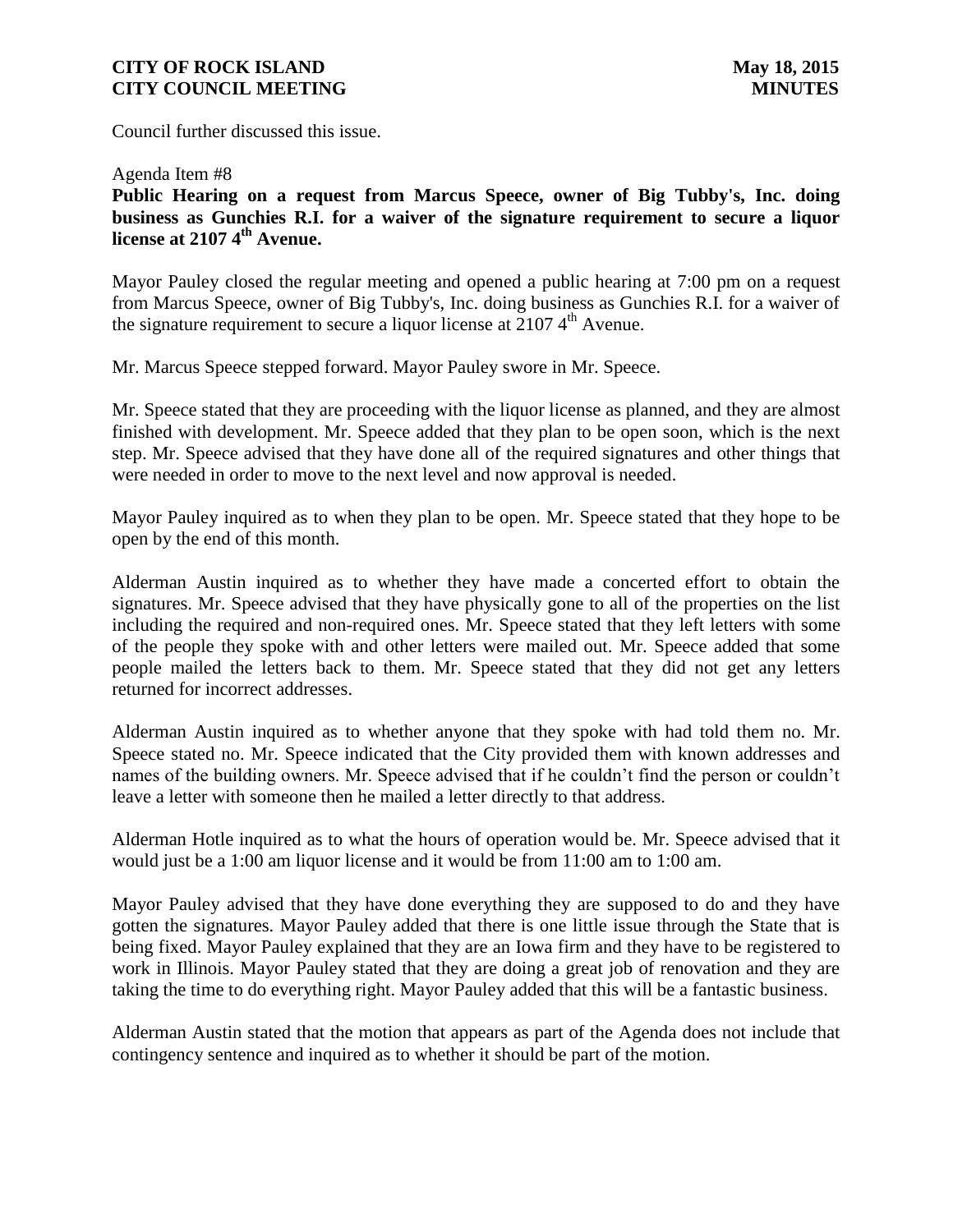Mayor Pauley stated no, that is done separately by the Liquor Commissioner. Mayor Pauley stated that if this item is approved tonight, it can't go forward until that last little issue is resolved.

Alderman Schipp referred to the report and noted that the report states that the applicant meets most of the standards necessary to be eligible but has not yet submitted filings to conduct business in the State of Illinois and inquired as to whether this was the issue. Mayor Pauley stated yes, it has been filed and the City is just waiting for the final papers.

Alderman Schipp then inquired as to how often folks are exempted from the signature portion. Mayor Pauley stated that it could be once or twice a year. The Mayor explained that it is nearly impossible for somebody to go out and get all of the signatures required. Mayor Pauley stated that if there are any City signatures or if there is a landlord that they may not be able to contact then they will have to go through this process.

Alderman Schipp inquired upon Mr. Speece as to whether he has given his best efforts to get the signatures. Mr. Speece stated that they have done more than their due diligence in regards to the requirements. Mr. Speece and Council further discussed this issue.

Mayor Pauley inquired as to whether there was anyone that wished to speak in favor of the waiver of the signature requirement for a liquor license at 2107  $4<sup>th</sup>$  Avenue. No one stepped forward.

Mayor Pauley then inquired as to whether there was anyone who wished to speak in opposition to the waiver of the signature requirement for a liquor license at 2107  $4<sup>th</sup>$  Avenue. No one stepped forward.

With no persons present to speak in favor of or in opposition to the waiver of the signature requirement for a liquor license at 2107  $4<sup>th</sup>$  Avenue, Mayor Pauley closed the public hearing and reconvened the regular meeting at 7:08 pm.

It was moved by Alderman Austin and seconded by Alderman Hotle to recommend to the Mayor/Liquor Commissioner to waive the signature requirement as requested and approve the liquor license. The motion carried by the following Aye and No vote; those voting Aye being; Alderman Tollenaer, Alderman Hotle, Alderman Schipp, Alderman Austin, Alderman Clark, Alderman Mayberry and Alderman Foley; those voting No, none.

Agenda Item #9 **CLAIMS**

It was moved by Alderman Austin and seconded by Alderman Foley to accept the following report and authorize payment as recommended. The motion carried by the following Aye and No vote; those voting Aye being; Alderman Tollenaer, Alderman Hotle, Alderman Schipp, Alderman Austin, Alderman Clark, Alderman Mayberry and Alderman Foley; those voting No, none.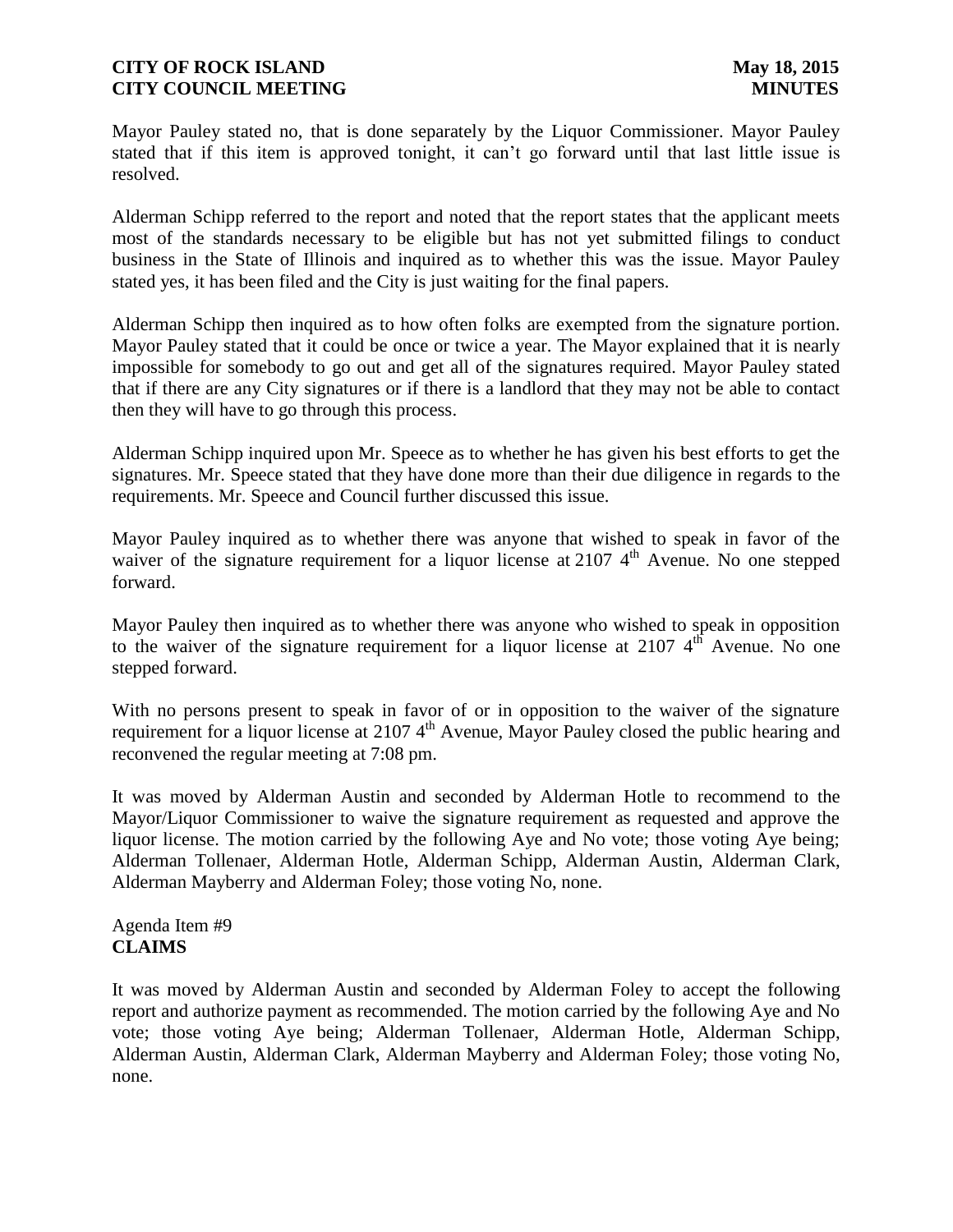a. Report from the Public Works Department regarding payment in the amount of \$39,944.00 to Kucera International, Inc. for the City of Rock Island's portion for the 2014 Bi-State Region Aerial Mapping project.

### Agenda Item #10

## **Claims for the week of May 8 through May 14 in the amount of \$1,108,761.79 and payroll for the weeks of April 27 through May 10 in the amount of \$1,429,030.31.**

Alderman Clark moved and Alderman Hotle seconded to allow the claims and payroll. The motion carried by the following Aye and No vote; those voting Aye being; Alderman Tollenaer, Alderman Hotle, Alderman Schipp, Alderman Austin, Alderman Clark, Alderman Mayberry and Alderman Foley; those voting No, none.

### Agenda Item #11 **Purchase Card Claims for the month of April in the amount of \$72,716.84.**

It was moved by Alderman Austin and seconded by Alderman Schipp to approve the purchase card claims. The motion carried by the following Aye and No vote; those voting Aye being; Alderman Tollenaer, Alderman Hotle, Alderman Schipp, Alderman Austin, Alderman Clark, Alderman Mayberry and Alderman Foley; those voting No, none.

#### Agenda Item #12

## **Report from the Public Works Department regarding a proposal from CDM Smith, Inc. for engineering design services for the replacement of the Water Treatment Plant Filter Building in the amount of \$1,749,513.00.**

Mayor Pauley advised that Item #12 has been removed from the Agenda.

Agenda Item #13

## **Report from the Police Department regarding a Memorandum of Understanding for the 2015 Justice Assistance Grant.**

It was moved by Alderman Hotle and seconded by Alderman Clark to approve the memorandum of understanding as recommended and authorize the Mayor, City Clerk and City Attorney to execute the contract documents. The motion carried by the following Aye and No vote; those voting Aye being; Alderman Tollenaer, Alderman Hotle, Alderman Schipp, Alderman Austin, Alderman Clark, Alderman Mayberry and Alderman Foley; those voting No, none.

#### Agenda Item #14

## **Report from the Community and Economic Development Department regarding a resolution adopting the Downtown Revitalization Plan.**

Alderman Hotle moved and Alderman Clark seconded to adopt the resolution as recommended.

Discussion followed.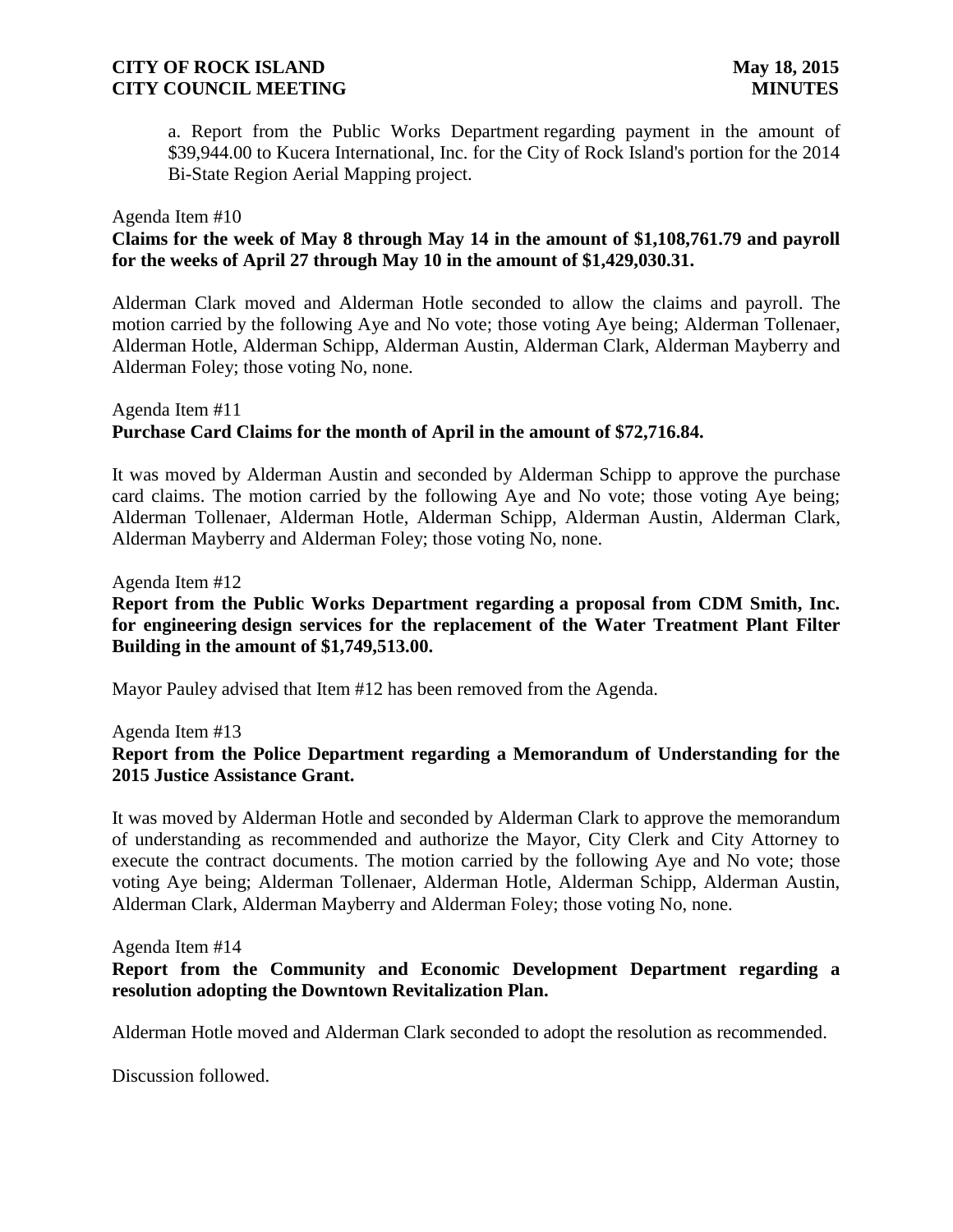Mayor Pauley advised that he didn't consider this as a plan, but a compilation of ideas. Mayor Pauley added that there are a lot of good ideas and a lot of ideas that need to be worked out that will eventually turn into a plan. Mayor Pauley discussed some of the ideas. The Mayor stated that the City definitely needs to do the signage for the performing arts and change the parking times from two hours to four hours. Mayor Pauley advised that a lot of other things need more in-depth discussion; one item being the idea of removing the Plaza stage. Mayor Pauley further discussed this item.

Alderman Austin advised that he has been critical of the plan; each idea will have to come back to Council for implementation purposes. Alderman Austin stated that he wishes success for the downtown. Alderman Austin pointed out that two of the top priority projects are very expensive infrastructure opportunities; there are a lot of other needs elsewhere in the City. After more discussion, Alderman Austin stated that he will be voting no on this item.

Alderman Tollenaer advised that there are a lot of great ideas, but you have to figure out how to pay for them. Alderman Tollenaer further discussed this item.

Alderman Foley discussed parking as it related to four hour parking. After more discussion, Alderman Foley stated that he would support four hour parking.

Council further discussed the parking component to the plan.

Alderman Hotle stated that approving the plan is just a start to bring the framework in to actually revitalize the downtown. Alderman Hotle added that some things can be done quickly and other things will take long-term planning and funding. Alderman Hotle commented that this is the right thing to do for the downtown. Alderman Hotle stated that she supported this item and hoped that Council would support her in moving this plan forward.

Alderman Schipp discussed the planning document as it related to the process that led to the Downtown Revitalization Plan. Alderman Schipp discussed various projects and ideas in the plan. Alderman Schipp stated that this plan has taken a good honest approach to the downtown. Alderman Schipp advised that the message is about the future and the population in the City, which is not growing. Alderman Schipp added that if the City is going to get serious about growing the population base and securing the City's viability in the future, this plan gives guidance to think about the future and how to revitalize the downtown. Alderman Schipp commented that he supports this proposal and is excited about what it can do for the City.

Mayor Pauley advised that there have been 21 ribbon cuttings in the downtown so the downtown is growing. Mayor Pauley mentioned that out of those 21 ribbon cuttings, only two were bars.

Alderman Mayberry stated that Alderman Hotle has spent a lot of time on this item; she is the Alderman for that area. Alderman Mayberry stated that we have got to change this City. Alderman Mayberry added that he will vote in favor of this plan.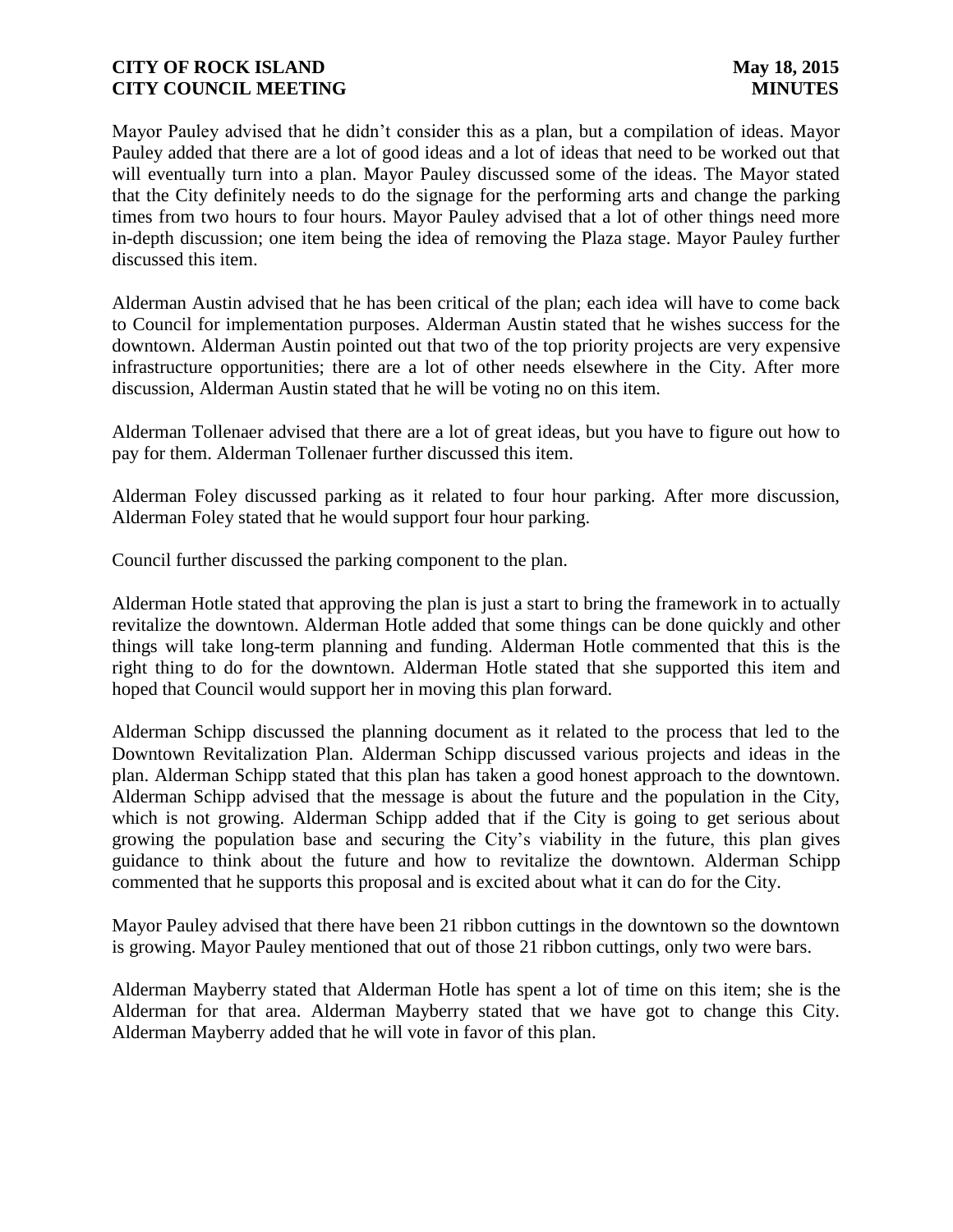After discussion, the motion carried by the following Aye and No vote; those voting Aye being; Alderman Tollenaer, Alderman Hotle, Alderman Schipp, Alderman Clark, Alderman Mayberry and Alderman Foley; those voting No, Alderman Austin.

### Agenda Item #15

**Report from the Community and Economic Development Department regarding a Resolution for setting a Public Hearing for Monday, July 13, 2015 at 6:45 pm in City Council Chambers and convening a Joint Review Board meeting on Friday, June 12, 2015 at 1:30 pm at Rock Island City Hall for proposing a redevelopment plan and project and designation of the 1st Street TIF Redevelopment Project Area and the adoption of tax increment allocation financing.** 

Alderman Tollenaer moved and Alderman Clark seconded to adopt the resolution as recommended. The motion carried by the following Aye and No vote; those voting Aye being; Alderman Tollenaer, Alderman Hotle, Alderman Schipp, Alderman Austin, Alderman Clark, Alderman Mayberry and Alderman Foley; those voting No, none.

#### Agenda Item #16

**Report from the Community and Economic Development Department regarding a request from Rock Island Economic Growth Corporation for approval of the amended final Planned Unit Development (PUD) and Riverfront Corridor Overlay District site plan review for 2411 4th Avenue.**

It was moved by Alderman Hotle and seconded by Alderman Tollenaer to approve the amended final site plan with the requested five foot front yard setback variance of the north front yard as recommended. The motion carried by the following Aye and No vote; those voting Aye being; Alderman Tollenaer, Alderman Hotle, Alderman Schipp, Alderman Austin, Alderman Clark, Alderman Mayberry and Alderman Foley; those voting No, none.

Agenda Item #17

**Report from the Community and Economic Development Department regarding a request from Rock Island Economic Growth Corporation for approval of the final plat of the Garden District Subdivision.**

Alderman Hotle moved and Alderman Tollenaer seconded to approve the final plat as recommended.

Alderman Clark stated that he would be abstaining from this vote.

The motion then carried by the following Aye and No vote; those voting Aye being; Alderman Tollenaer, Alderman Hotle, Alderman Schipp, Alderman Austin, Alderman Mayberry and Alderman Foley; those voting No, none. Alderman Clark abstained.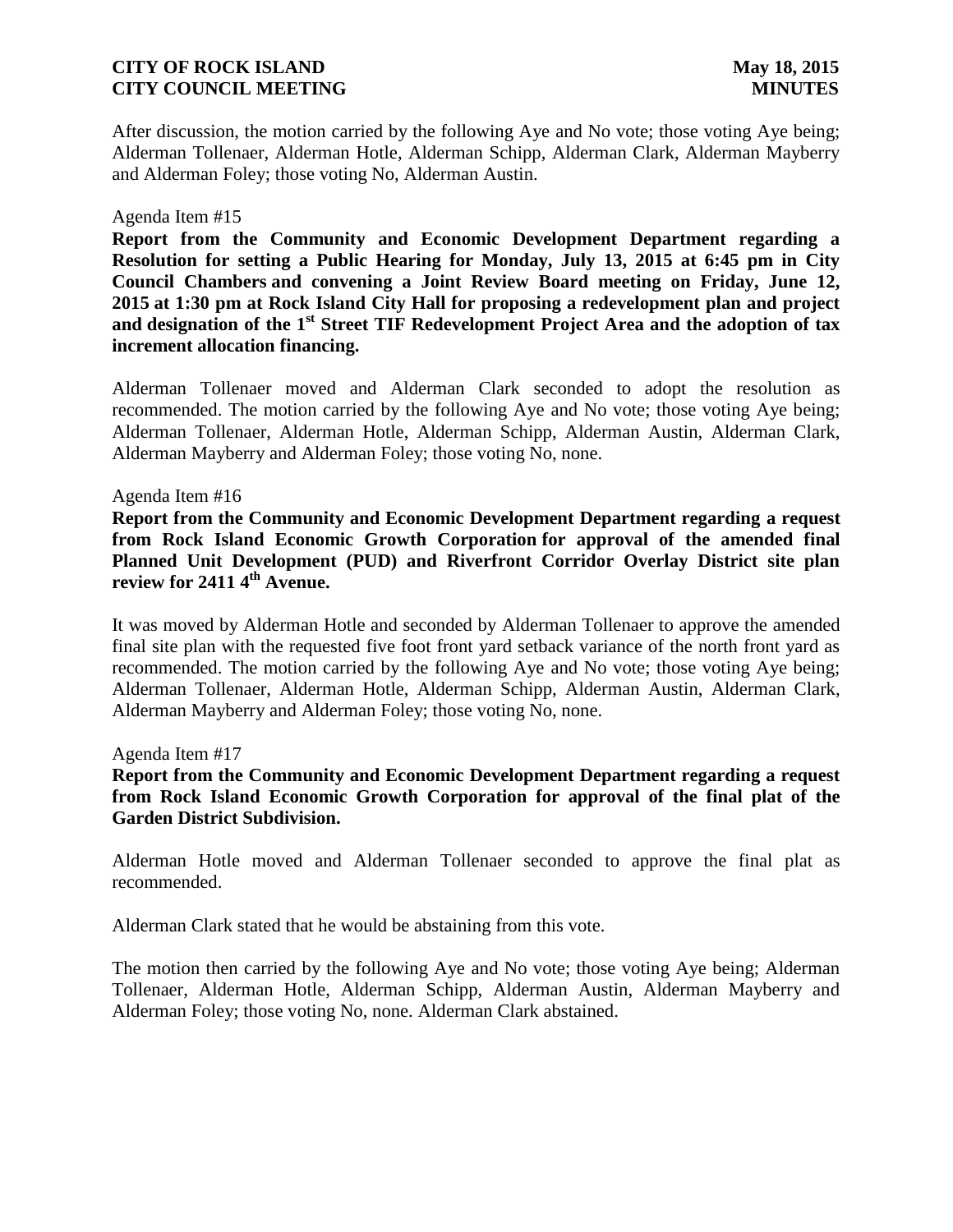### Agenda Item #18

**Report from the Community and Economic Development Department regarding a request from Sheila Parker to apply for a Special Use Permit to operate a non-perishable food store out of a residential structure located at 1215 6th Street.**

It was moved by Alderman Clark and seconded by Alderman Tollenaer to allow for the application of the special use permit as recommended.

Discussion followed. Alderman Schipp commented on the items that Ms. Parker may sell if the special use permit is approved when it comes back to Council for consideration. Alderman Schipp advised that there are a lot of urban gardens on that side of town. Alderman Schipp added that he would be happy to provide produce free of charge for Ms. Parker to sell to individuals if they need fresh produce.

Mayor Pauley commented that this item is just to allow for Ms. Parker to apply for a special use permit.

After discussion, the motion carried by the following Aye and No vote; those voting Aye being; Alderman Tollenaer, Alderman Hotle, Alderman Schipp, Alderman Austin, Alderman Clark, Alderman Mayberry and Alderman Foley; those voting No, none.

### Agenda Item #19

## **Report from the Mayor regarding an appointment and reappointment to the Sunset Marina Boaters Advisory Committee.**

Alderman Tollenaer moved and Alderman Foley seconded to approve the appointment and reappointment as recommended. The motion carried by the following Aye and No vote; those voting Aye being; Alderman Tollenaer, Alderman Hotle, Alderman Schipp, Alderman Austin, Alderman Clark, Alderman Mayberry and Alderman Foley; those voting No, none.

Douglas Getting was appointed to the Sunset Marina Boaters Advisory Committee to represent the 900 Dock with a term to expire on June 1, 2018.

Nick Detert was reappointed to the Sunset Marina Boaters Advisory Committee to represent the 200 Dock with a term to expire on June 1, 2018.

# Agenda Item #20 **Report from the Mayor regarding a reappointment to the Fire and Police Commission.**

It was moved by Alderman Austin and seconded by Alderman Foley to approve the reappointment as recommended. The motion carried by the following Aye and No vote; those voting Aye being; Alderman Tollenaer, Alderman Hotle, Alderman Schipp, Alderman Austin, Alderman Clark, Alderman Mayberry and Alderman Foley; those voting No, none.

Dr. John Hildreth was reappointed to the Fire and Police Commission for a three year term to expire on April 30, 2018.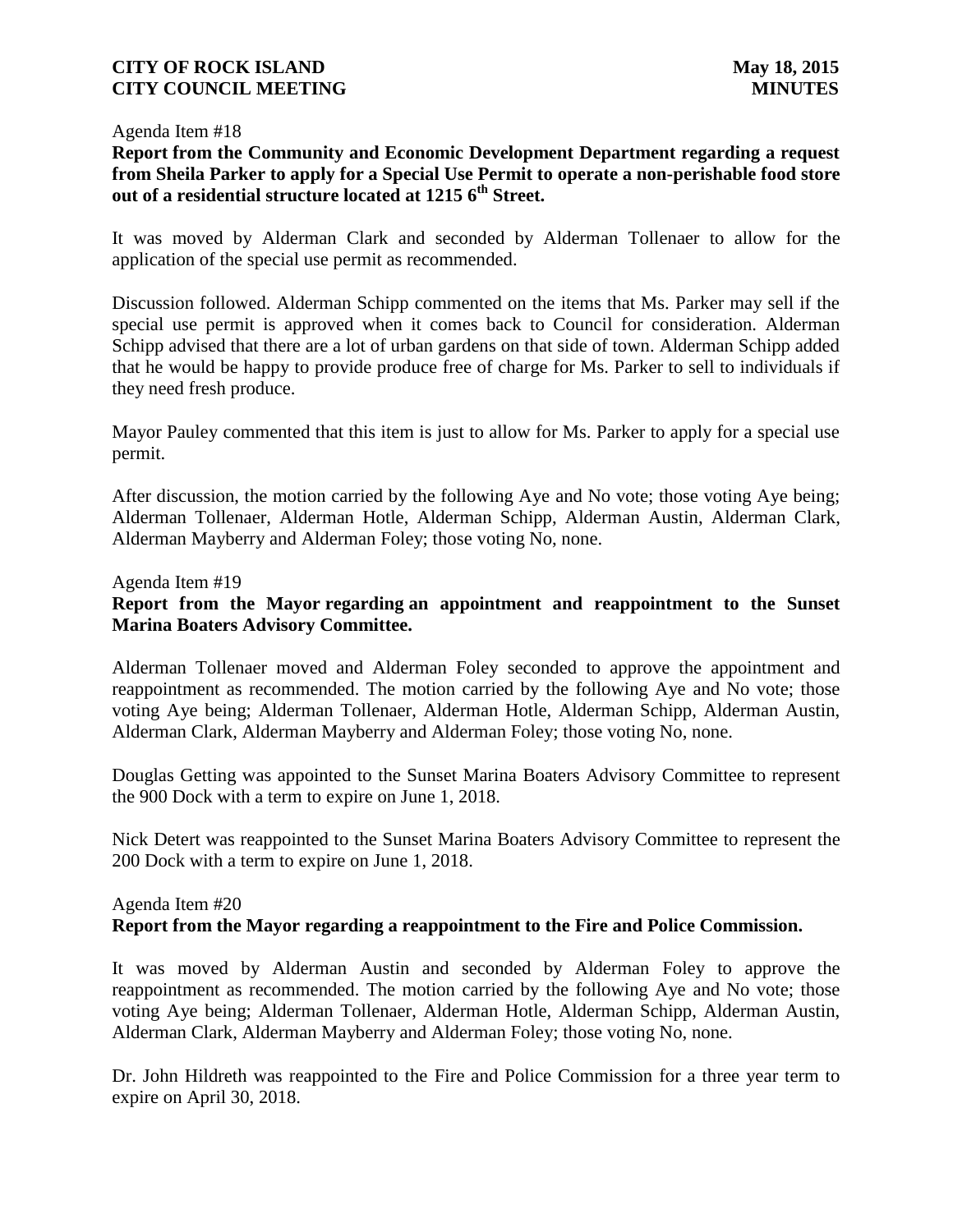#### Agenda Item #21

# **Report from the Mayor regarding an appointment and reappointments to the Property Maintenance Board of Appeals.**

Alderman Tollenaer moved and Alderman Hotle seconded to approve the appointment and reappointments as recommended. The motion carried by the following Aye and No vote; those voting Aye being; Alderman Tollenaer, Alderman Hotle, Alderman Schipp, Alderman Austin, Alderman Clark, Alderman Mayberry and Alderman Foley; those voting No, none.

William Gordon III was appointed to the Property Maintenance Board of Appeals for a three year term expiring in July 2018.

Carlo Milani, James Davies, Paul Noe and Andy Boswell were reappointed to the Property Maintenance Board of Appeals for three year terms expiring in July 2018.

### Agenda Item #22

**Report from the City Clerk regarding a request from the Rock Island Moose Lodge to hold outdoor events on Saturday, June 27, 2015 and Saturday, September 19, 2015 from 3:00 pm to 11:00 pm at 4410 9th Street**.

It was moved by Alderman Tollenaer and seconded by Alderman Hotle to approve the events as recommended, subject to complying with all liquor license regulations and subject to being closed down early if noise complaints are received. The motion carried by the following Aye and No vote; those voting Aye being; Alderman Tollenaer, Alderman Hotle, Alderman Schipp, Alderman Austin, Alderman Clark, Alderman Mayberry and Alderman Foley; those voting No, none.

### Agenda Item #23

**Report from the City Clerk regarding a request from Steve's Old Time Tap to host their**  2<sup>nd</sup> annual weekly Motorcycle Bike Night event outside on Wednesday's from 5:00 pm to **10:00 pm beginning Wednesday, May 20, 2015 and concluding on Wednesday, October 28, 2015 in Steve's Old Time Tap/Stern Center parking lot.**

Alderman Foley moved and Alderman Hotle seconded to approve the event as recommended, subject to complying with all liquor license regulations.

Alderman Foley commented that this event brings people downtown on Wednesday nights; it is a great thing to support.

The motion then carried by the following Aye and No vote; those voting Aye being; Alderman Tollenaer, Alderman Hotle, Alderman Schipp, Alderman Austin, Alderman Clark, Alderman Mayberry and Alderman Foley; those voting No, none.

#### Agenda Item #24

**Report from the City Clerk regarding a Plaza Activity application from The District requesting to host the Midweek Music on the Plaza event from noon to 1:00 pm on a select**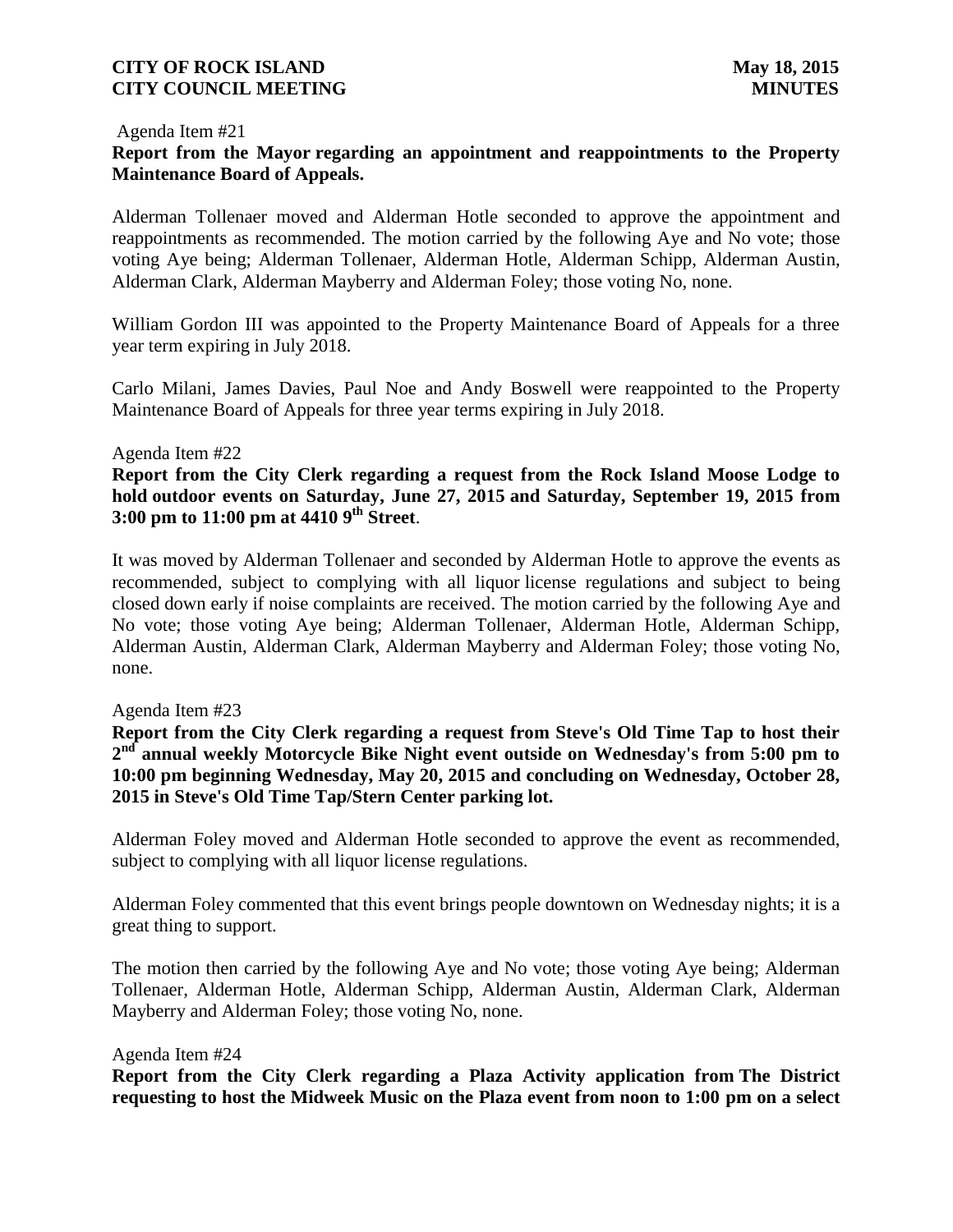**number of Wednesdays from June through August, requesting rain dates for Wednesday, September 2nd and Wednesday, September 9th and to waive the application and permit fees.**

It was moved by Alderman Hotle and seconded by Alderman Foley to approve the event with the rain dates as recommended and waive the fees.

Alderman Austin commented that these are fun concerts.

After comments, the motion carried by the following Aye and No vote; those voting Aye being; Alderman Tollenaer, Alderman Hotle, Alderman Schipp, Alderman Austin, Alderman Clark, Alderman Mayberry and Alderman Foley; those voting No, none.

#### Agenda Item #25

**Report from the City Clerk regarding a Plaza Activity application from The District requesting to host the Rivers Edge Home Brew Festive-Ale event on Saturday, July 18, 2015 from 2:00 pm to 6:00 pm.**

Alderman Hotle moved and Alderman Clark seconded to approve the event as recommended, subject to complying with all liquor license regulations.

Discussion followed. Alderman Hotle stated that this is a new event for The District.

Alderman Foley inquired upon Executive Director Catherine Rodgers-Ingles to say a few words about the event. Ms. Rodgers-Ingles stated that they wanted to pattern something similar to Festive-Ale, the craft tasting festival, but since home brewing has become so popular, they are going to try and embrace that. Ms. Rodgers-Ingles commented that there is no other event like this being done in the Quad Cities at this point in time. Ms. Rodgers-Ingles advised that this will be a short afternoon event with about 10 home brewer associations coming in. Ms. Rodgers-Ingles added that each of them will have a number of home brew beers to sample with a 15 ticket maximum.

After discussion, the motion carried by the following Aye and No vote; those voting Aye being; Alderman Tollenaer, Alderman Hotle, Alderman Schipp, Alderman Austin, Alderman Clark, Alderman Mayberry and Alderman Foley; those voting No, none.

Agenda Item #26 **Other Business.**

No one signed up to address Council to speak on a topic.

Alderman Austin stated that last week, Council passed four special assessment ordinances, and one of the comments made by one of the citizens was about the impact on those with corner lots. Alderman Austin advised that it was his intent as Alderman Tollenaer made his motions to amend or make sure that the language was included, but it was omitted. Alderman Austin stated that since four motions were passed last week, it has to come back as four individual motions.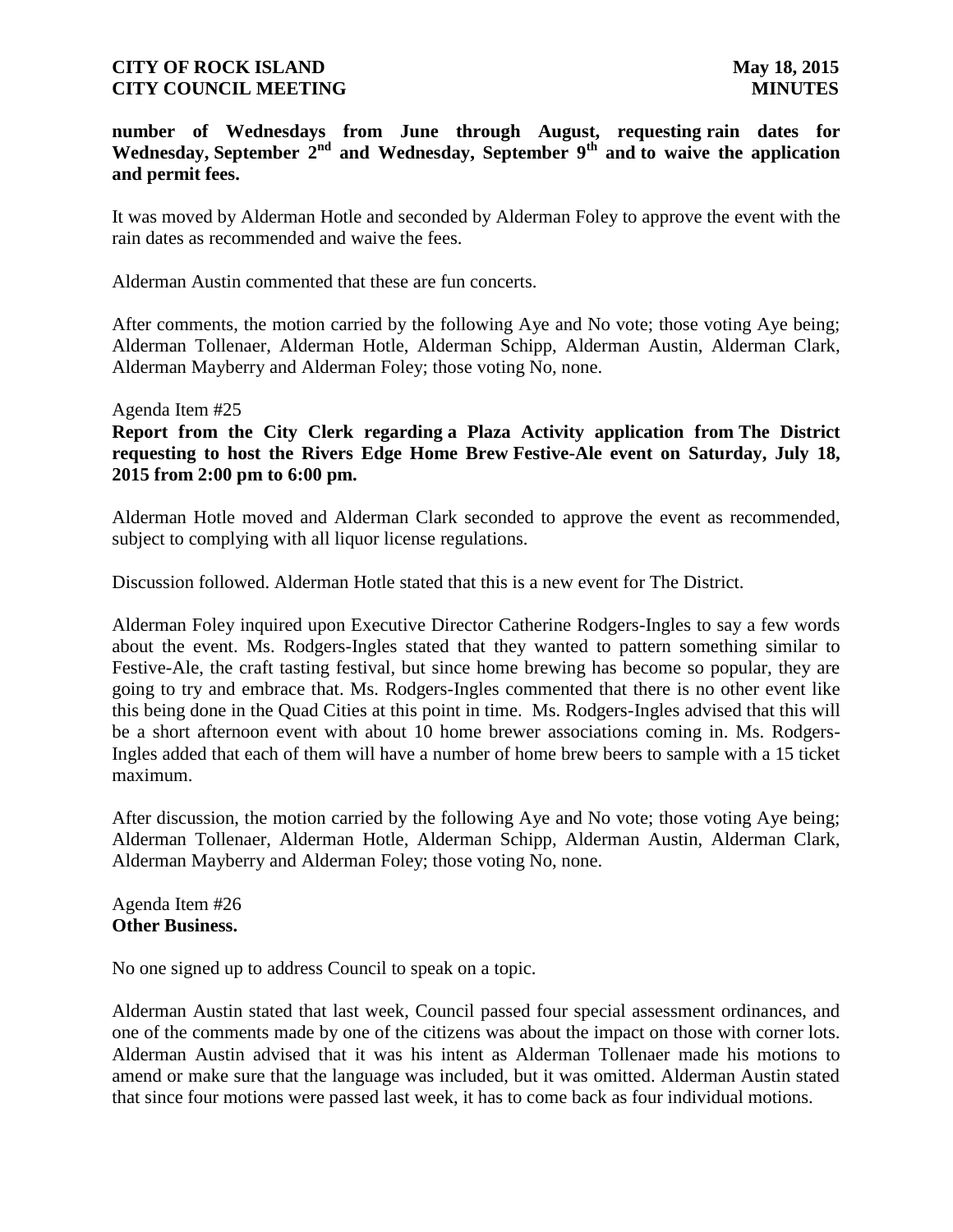Alderman Austin advised that Council passed motions on Item 13 - a Special Assessment Ordinance for improvements to  $26<sup>th</sup>$  Street, North of  $13<sup>th</sup>$  Avenue, Item 14 - a Special Assessment Ordinance for improvements to 22  $\frac{1}{2}$  Avenue, East of 29<sup>th</sup> Street, Item 15 - a Special Assessment Ordinance for improvements to  $20^{th}$  Avenue from  $27^{th}$  Street to  $30^{th}$  Street, and Item 16 - a Special Assessment Ordinance for improvements to Shadybrook Phase II: 9<sup>th</sup> Street West, 10<sup>th</sup> Street West and 80<sup>th</sup> Avenue West at the May 11, 2015 City Council Meeting. Today, May 18, 2015 is the next day that business is being conducted. Alderman Austin stated that on May 11, 2015 he voted on the prevailing side of the motions for Item 13, 14, 15 and 16. As such, he has met the procedural requirements to bring a motion to reconsider on these four passed motions.

At this time, Alderman Austin motioned to reconsider these four passed motions, to allow for clarification of language within these motions, Alderman Hotle seconded. The motion carried by the following Aye and No vote; those voting Aye being; Alderman Tollenaer, Alderman Hotle, Alderman Schipp, Alderman Austin, Alderman Clark, Alderman Mayberry and Alderman Foley; those voting No, none.

### Item 13 from May 11, 2015 Council Meeting.

Alderman Austin moved to amend motion 13 of the May 11, 2015 meeting. Alderman Austin moved to add additional language so that the motion now reads: For the special assessments, specifically the Special Assessment Ordinance for improvements to 26<sup>th</sup> Street, North of 13<sup>th</sup> Avenue, involving total reconstruction, the maximum amount assessable to each residential parcel may not exceed \$1,500.00. For the special assessment involving resurfacing, the maximum amount assessable to each residential parcel may not exceed \$1,000.00. For the special assessment involving brick reconstruction, the maximum amount assessable to each residential parcel may not exceed \$2,500.00.

For any residential parcel subject to this special assessment, that is bordered by both a street and an avenue (hereinafter referred to as a corner lot), wherein only one street or one avenue is subject to this special assessment, then the following shall apply: If a residential parcel corner lot has either a street or an avenue involving total reconstruction, then the maximum amount assessable to each residential parcel may not exceed \$750.00. If a residential parcel corner lot has either a street or an avenue involving resurfacing, then the maximum amount assessable to each parcel may not exceed \$500.00. If a residential parcel corner lot has either a street or an avenue involving brick reconstruction, then the maximum amount assessable may not exceed \$1,250.00.

For any residential parcel subject to this special assessment, that is bordered by both a street and an avenue (hereinafter referred to as a corner lot), where both the street and avenue are subject to this special assessment, then the following shall apply: The residential parcel corner lot shall be subject to a maximum payment of \$750.00 per street or avenue requiring total reconstruction, \$500.00 per street or avenue requiring resurfacing, and \$1,250.00 per street or avenue requiring brick reconstruction, Alderman Foley seconded. The motion carried by the following Aye and No vote; those voting Aye being; Alderman Tollenaer, Alderman Hotle, Alderman Schipp, Alderman Austin, Alderman Clark, Alderman Mayberry and Alderman Foley; those voting No, none.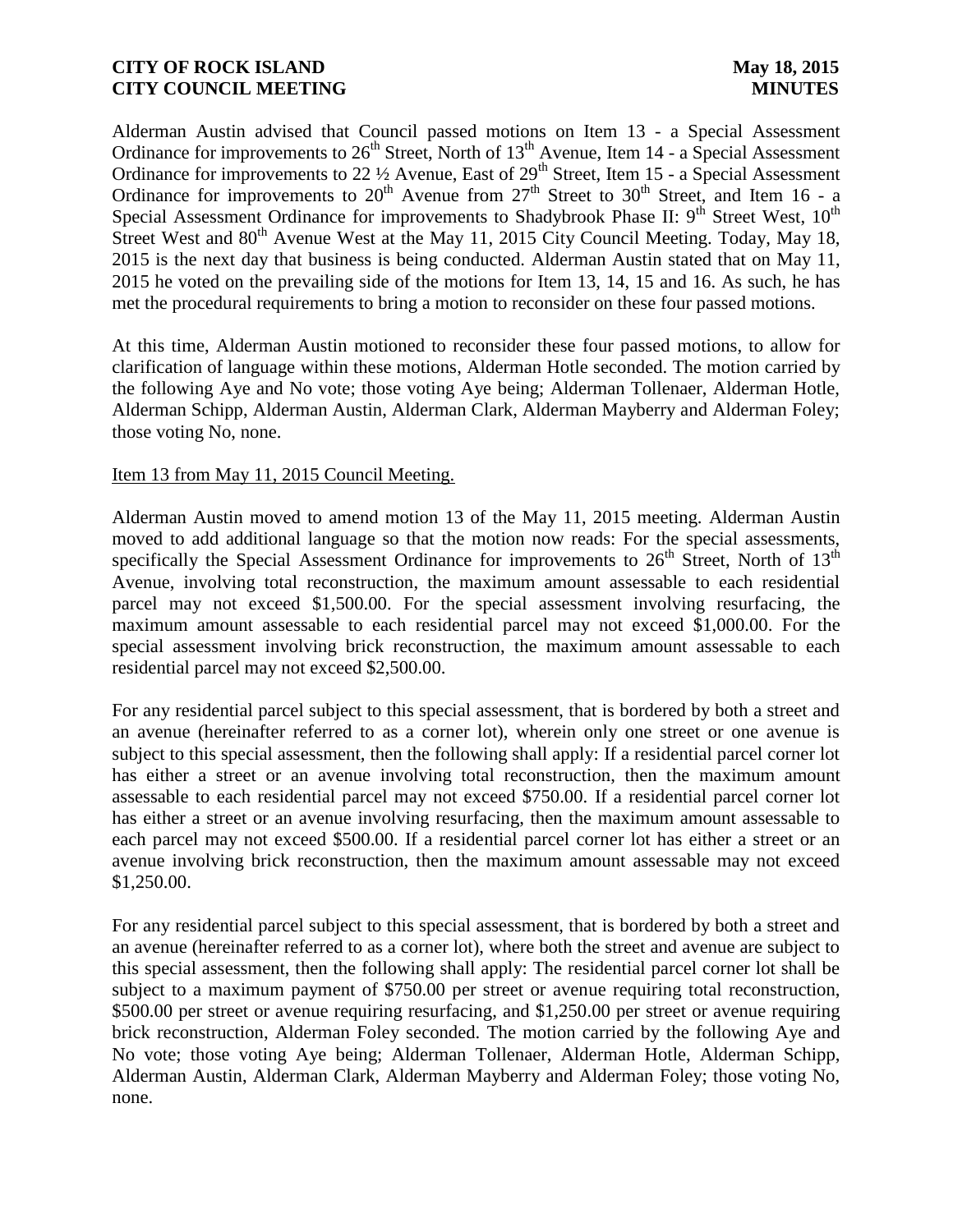### Item 14 from May 11, 2015 Council Meeting.

Alderman Austin moved to amend motion 14 of the May 11, 2015 meeting. Alderman Austin moved to add additional language so that the motion now reads: For the special assessments, specifically the Special Assessment Ordinance for improvements to 22  $\frac{1}{2}$  Avenue, East of 29<sup>th</sup> Street, involving total reconstruction the maximum amount assessable to each residential parcel may not exceed \$1,500.00. For the special assessment involving resurfacing the maximum amount assessable to each residential parcel may not exceed \$1,000.00. For the special assessment involving brick reconstruction the maximum amount assessable to each residential parcel may not exceed \$2,500.00.

For any residential parcel subject to this special assessment, that is bordered by both a street and an avenue (hereinafter referred to as a corner lot), wherein only one street or one avenue is subject to this special assessment, then the following shall apply: If a residential parcel corner lot has either a street or an avenue involving total reconstruction, then the maximum amount assessable to each residential parcel may not exceed \$750.00. If a residential parcel corner lot has either a street or an avenue involving resurfacing, then the maximum amount assessable to each parcel may not exceed \$500.00. If a residential parcel corner lot has either a street or an avenue involving brick reconstruction, then the maximum amount assessable may not exceed \$1,250.00.

For any residential parcel subject to this special assessment, that is bordered by both a street and an avenue (hereinafter referred to as a corner lot), where both the street and avenue are subject to this special assessment, then the following shall apply: The residential parcel corner lot shall be subject to a maximum payment of \$750.00 per street or avenue requiring total reconstruction, \$500.00 per street or avenue requiring resurfacing, and \$1,250.00 per street or avenue requiring brick reconstruction, Alderman Hotle seconded. The motion carried by the following Aye and No vote; those voting Aye being; Alderman Tollenaer, Alderman Hotle, Alderman Schipp, Alderman Austin, Alderman Clark, Alderman Mayberry and Alderman Foley; those voting No, none.

### Item 15 from May 11, 2015 Council Meeting.

Alderman Austin moved to amend motion 15 of the May 11, 2015 meeting. Alderman Austin moved to add additional language so that the motion now reads: For the special assessments, specifically the Special Assessment Ordinance for improvements to  $20<sup>th</sup>$  Avenue from  $27<sup>th</sup>$  Street to  $30<sup>th</sup>$  Street, involving total reconstruction the maximum amount assessable to each residential parcel may not exceed \$1,500.00. For the special assessment involving resurfacing the maximum amount assessable to each residential parcel may not exceed \$1,000.00. For the special assessment involving brick reconstruction the maximum amount assessable to each residential parcel may not exceed \$2,500.00.

For any residential parcel subject to this special assessment, that is bordered by both a street and an avenue (hereinafter referred to as a corner lot), wherein only one street or one avenue is subject to this special assessment, then the following shall apply: If a residential parcel corner lot has either a street or an avenue involving total reconstruction, then the maximum amount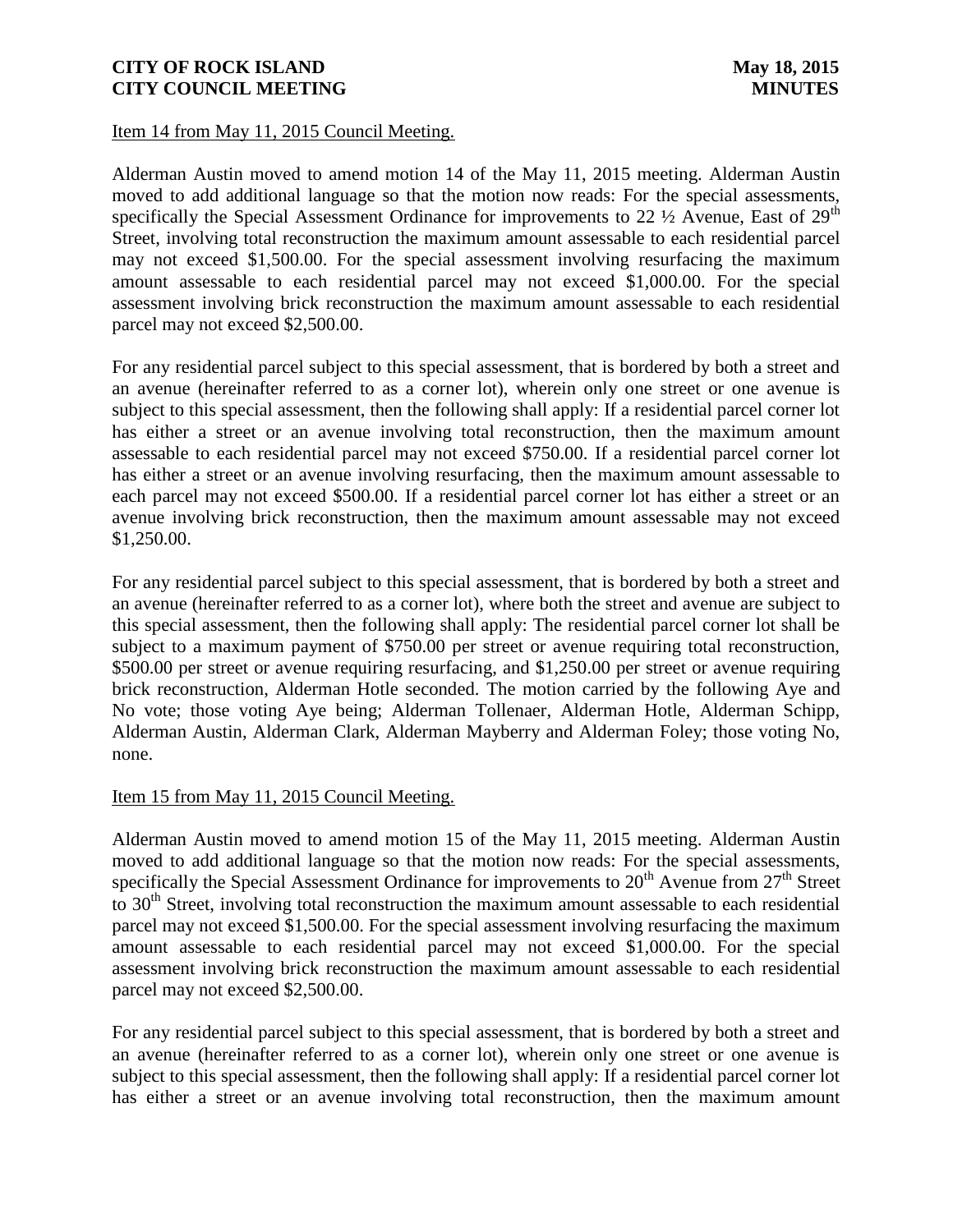assessable to each residential parcel may not exceed \$750.00. If a residential parcel corner lot has either a street or an avenue involving resurfacing, then the maximum amount assessable to each parcel may not exceed \$500.00. If a residential parcel corner lot has either a street or an avenue involving brick reconstruction, then the maximum amount assessable may not exceed \$1,250.00.

For any residential parcel subject to this special assessment, that is bordered by both a street and an avenue (hereinafter referred to as a corner lot), where both the street and avenue are subject to this special assessment, then the following shall apply: The residential parcel corner lot shall be subject to a maximum payment of \$750.00 per street or avenue requiring total reconstruction, \$500.00 per street or avenue requiring resurfacing, and \$1,250.00 per street or avenue requiring brick reconstruction, Alderman Hotle seconded. The motion carried by the following Aye and No vote; those voting Aye being; Alderman Tollenaer, Alderman Hotle, Alderman Schipp, Alderman Austin, Alderman Clark, Alderman Mayberry and Alderman Foley; those voting No, none.

### Item 16 from May 11, 2015 Council Meeting.

Alderman Austin moved to amend motion 16 of the May 11, 2015 meeting. Alderman Austin moved to add additional language so that the motion now reads: For the special assessments, specifically the Special Assessment Ordinance for improvements to Shadybrook Phase II: 9<sup>th</sup> Street West,  $10^{th}$  Street West and  $80^{th}$  Avenue West, involving total reconstruction the maximum amount assessable to each residential parcel may not exceed \$1,500.00. For the special assessment involving resurfacing the maximum amount assessable to each residential parcel may not exceed \$1,000.00. For the special assessment involving brick reconstruction the maximum amount assessable to each residential parcel may not exceed \$2,500.00.

For any residential parcel subject to this special assessment, that is bordered by both a street and an avenue (hereinafter referred to as a corner lot), wherein only one street or one avenue is subject to this special assessment, then the following shall apply: If a residential parcel corner lot has either a street or an avenue involving total reconstruction, then the maximum amount assessable to each residential parcel may not exceed \$750.00. If a residential parcel corner lot has either a street or an avenue involving resurfacing, then the maximum amount assessable to each parcel may not exceed \$500.00. If a residential parcel corner lot has either a street or an avenue involving brick reconstruction, then the maximum amount assessable may not exceed \$1,250.00.

For any residential parcel subject to this special assessment, that is bordered by both a street and an avenue (hereinafter referred to as a corner lot), where both the street and avenue are subject to this special assessment, then the following shall apply: The residential parcel corner lot shall be subject to a maximum payment of \$750.00 per street or avenue requiring total reconstruction, \$500.00 per street or avenue requiring resurfacing, and \$1,250.00 per street or avenue requiring brick reconstruction, Alderman Hotle seconded. The motion carried by the following Aye and No vote; those voting Aye being; Alderman Tollenaer, Alderman Hotle, Alderman Schipp, Alderman Austin, Alderman Clark, Alderman Mayberry and Alderman Foley; those voting No, none.